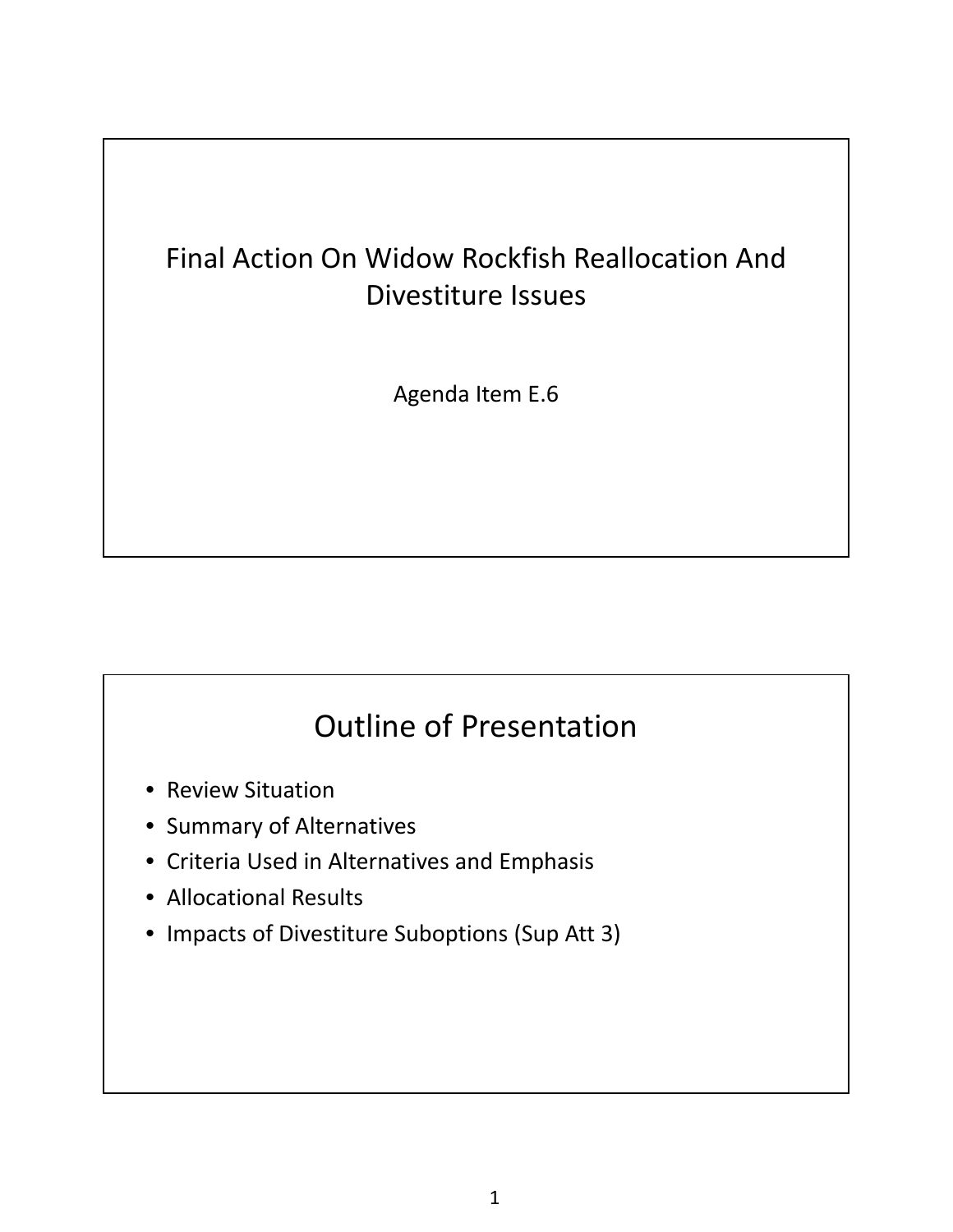#### • **Review Situation**

- Summary of Alternatives
- Criteria Used in Alternatives and Emphasis
- Allocational Results
- Impacts of Divestiture Suboptions (Sup Att 3)

## Widow QS Reallocation Situation

- Amendment 20
	- Consider IFQ reallocation upon rebuilding
	- No change to at‐sea co‐op allocations
- Widow rebuilt as of 2013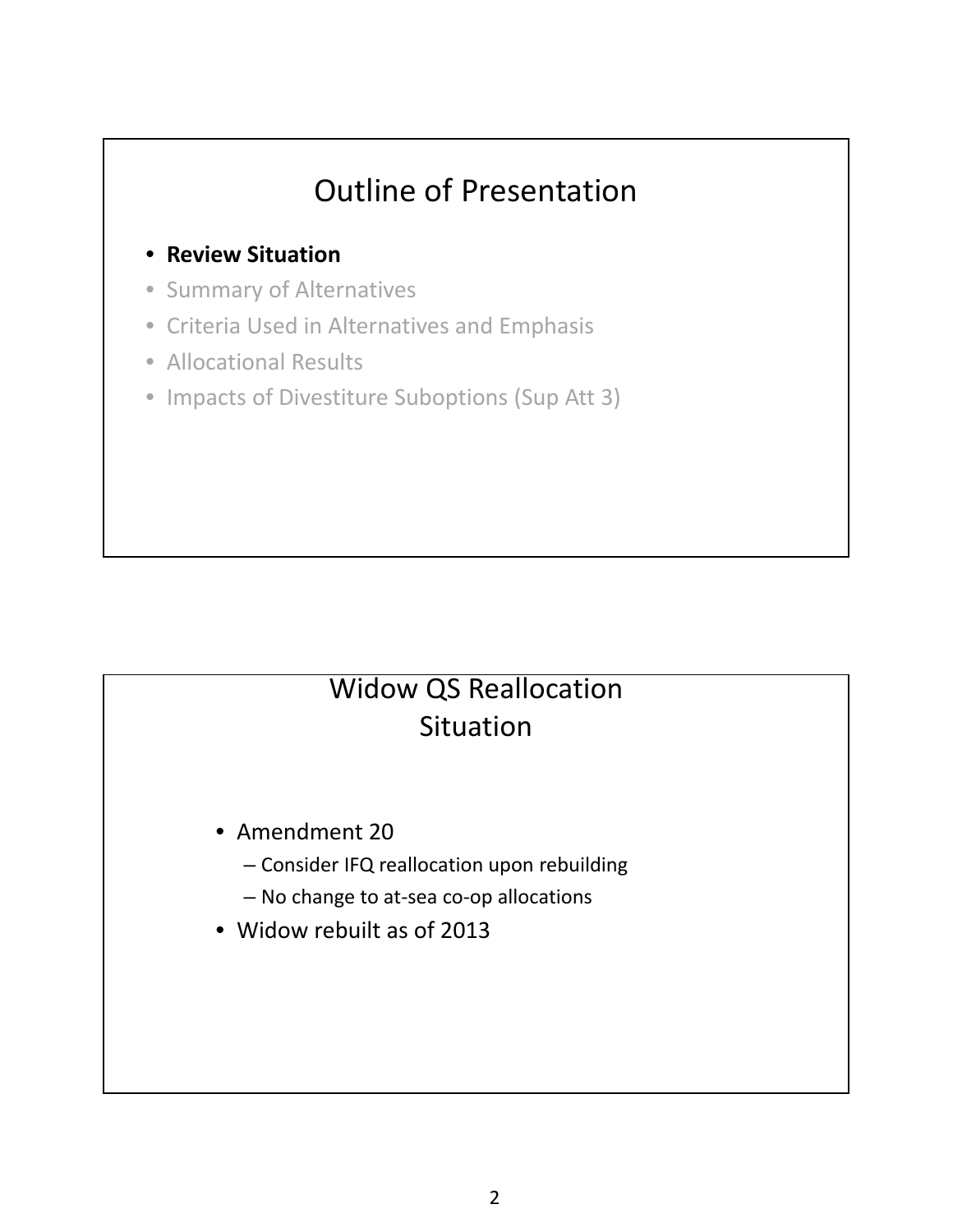

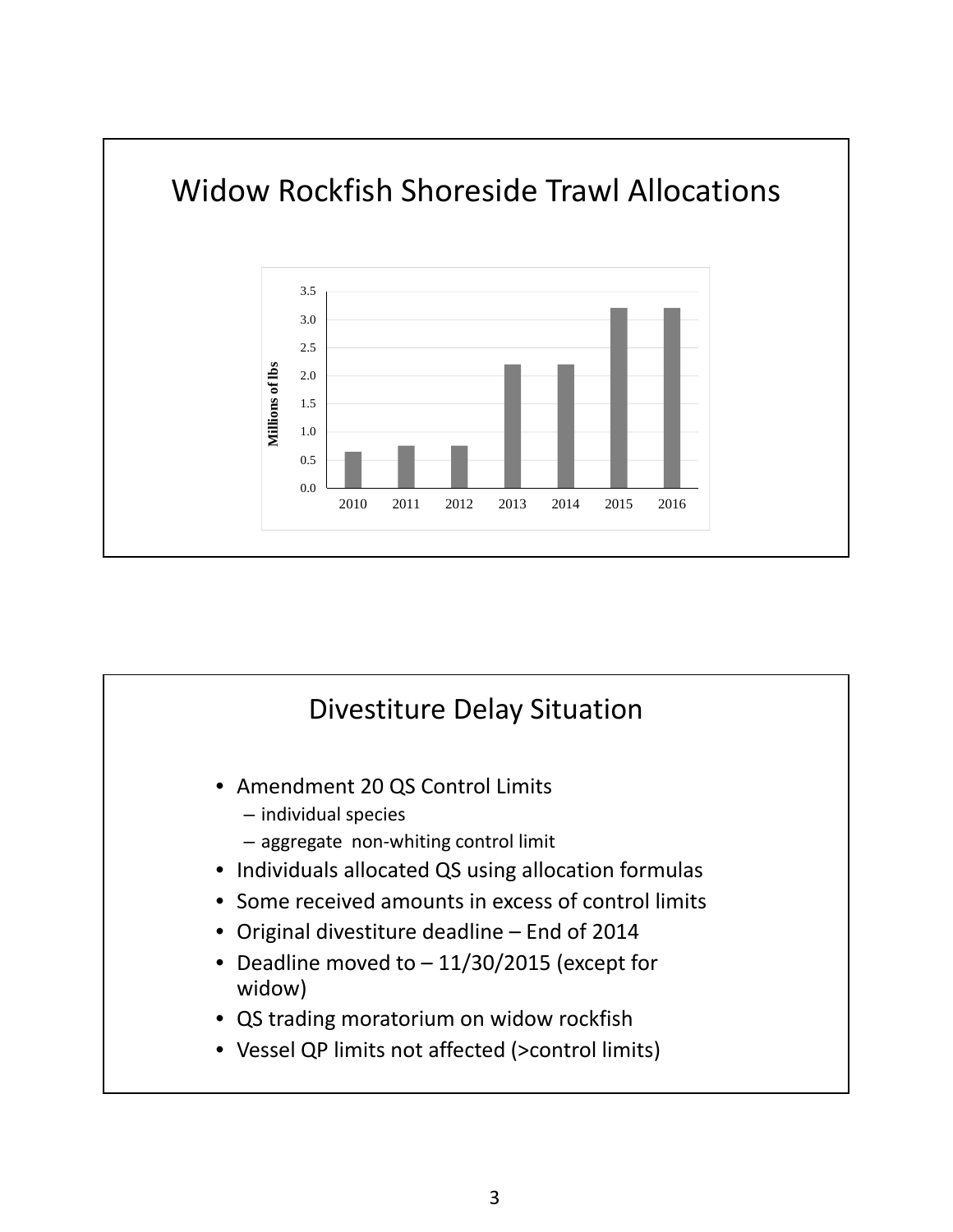- Review Situation
- **Summary of Alternatives**
- Criteria Used in Alternatives and Emphasis
- Allocational Results
- Impacts of Divestiture Suboptions (Sup Att 3)

| <b>Widow Rockfish Reallocation and Divestiture Decisions</b> |                                         |                                                           |                                                                    |                                                                                      |
|--------------------------------------------------------------|-----------------------------------------|-----------------------------------------------------------|--------------------------------------------------------------------|--------------------------------------------------------------------------------------|
| a. Widow<br>Reallocation<br><b>Alternatives</b>              | Alt $1 -$<br><b>No</b><br><b>Action</b> | Alt $2 -$<br><b>Target</b><br>Formula: but<br>end in 2002 | Alt $3 - Target +$<br>Revenue:<br>Alt 2 + 2003-2010<br>nonwhtg rev | Alt 4 - Pound Neutral:<br>70% not reallocated to<br>ensure 2014 QP levels in<br>2016 |
|                                                              |                                         |                                                           |                                                                    |                                                                                      |
|                                                              |                                         |                                                           |                                                                    |                                                                                      |
|                                                              |                                         |                                                           |                                                                    |                                                                                      |
|                                                              |                                         |                                                           |                                                                    |                                                                                      |
|                                                              |                                         |                                                           |                                                                    |                                                                                      |
|                                                              |                                         |                                                           |                                                                    |                                                                                      |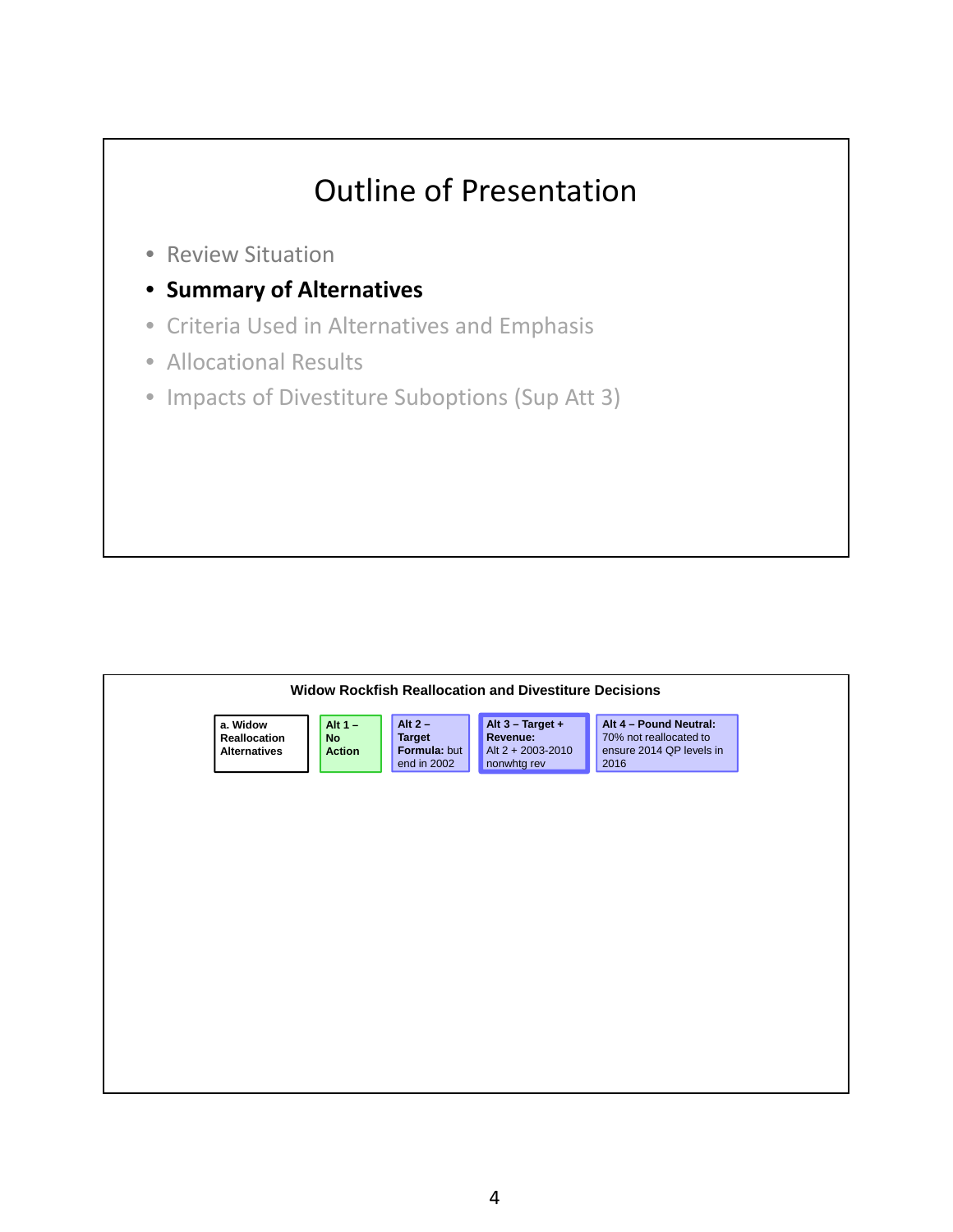

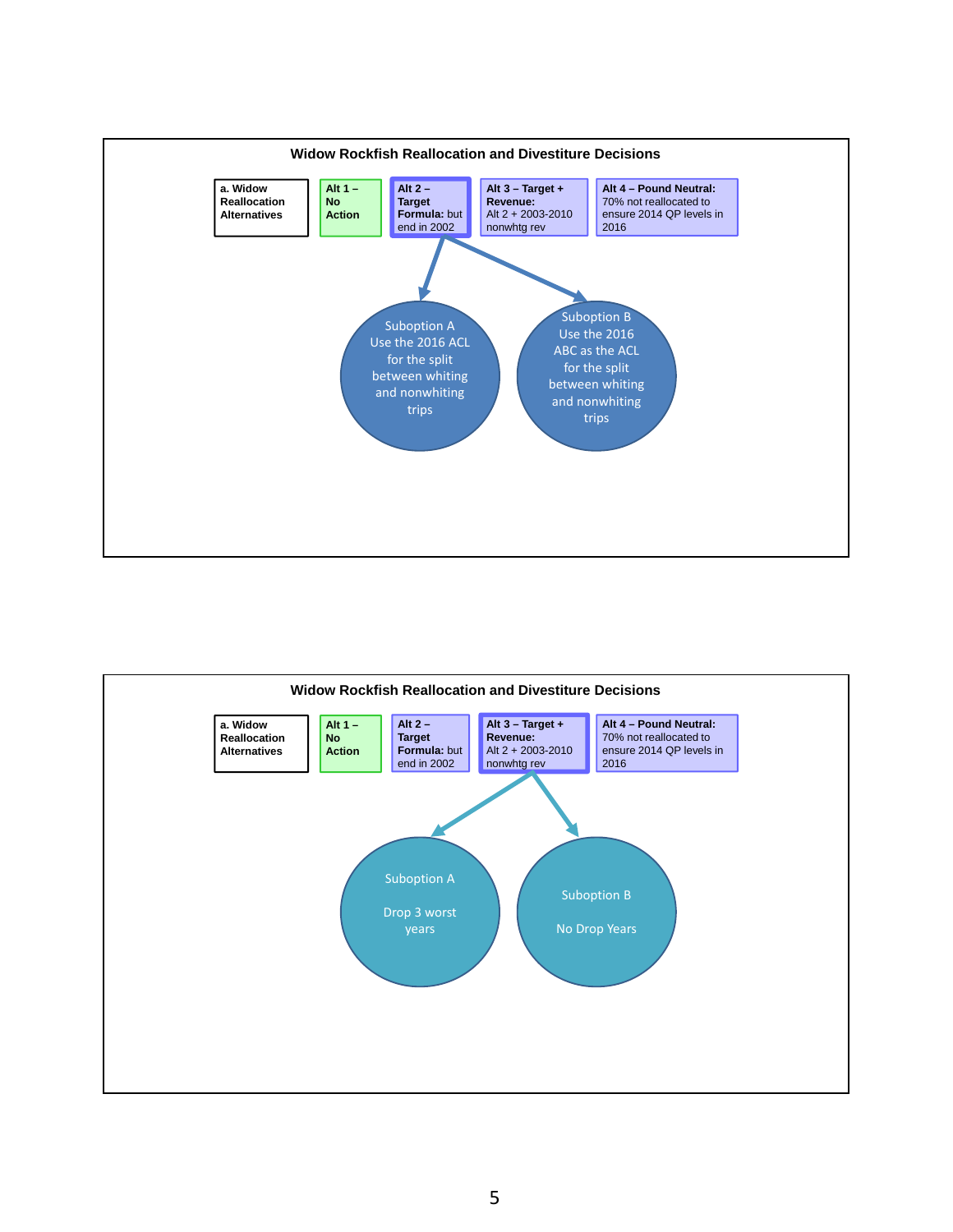

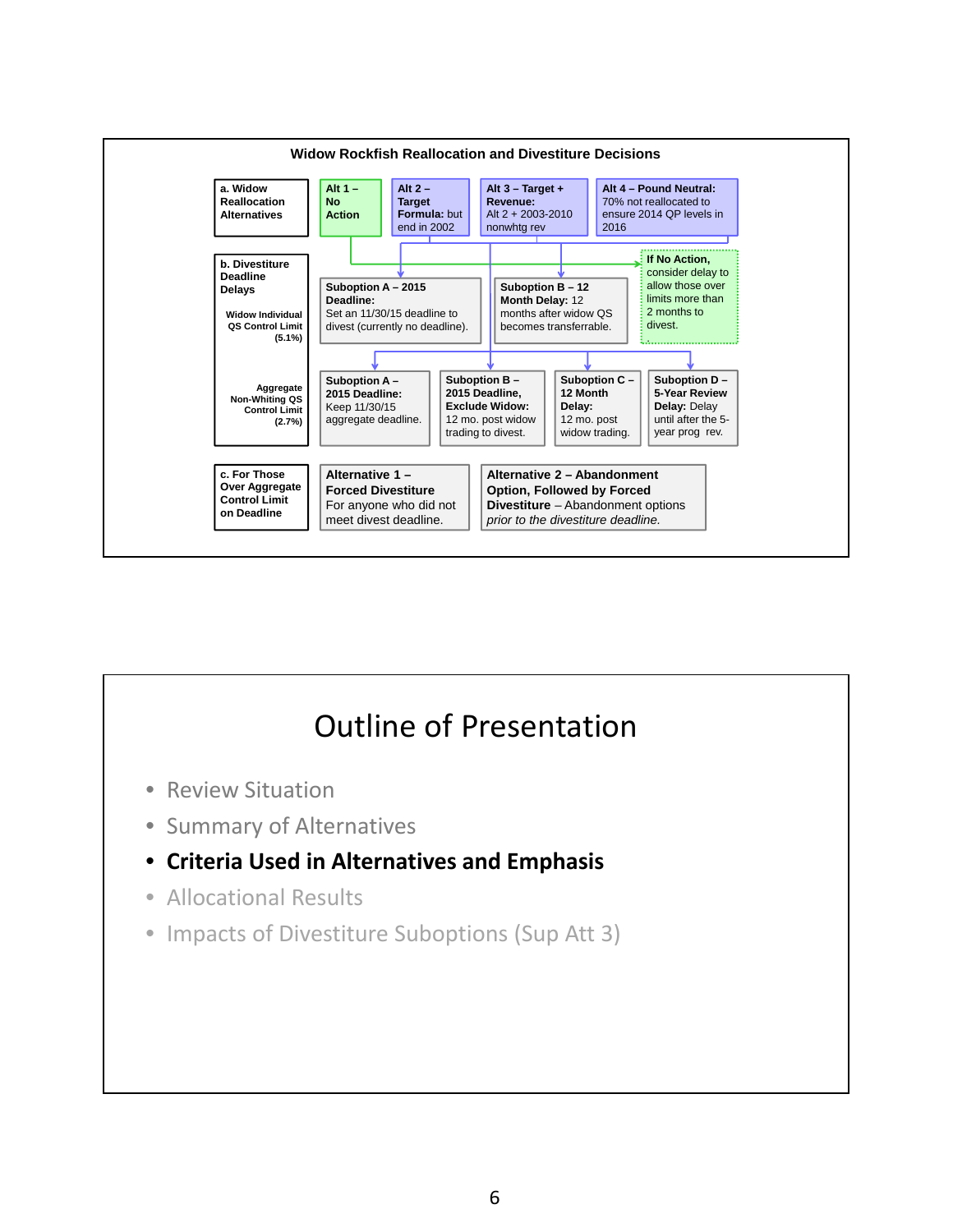

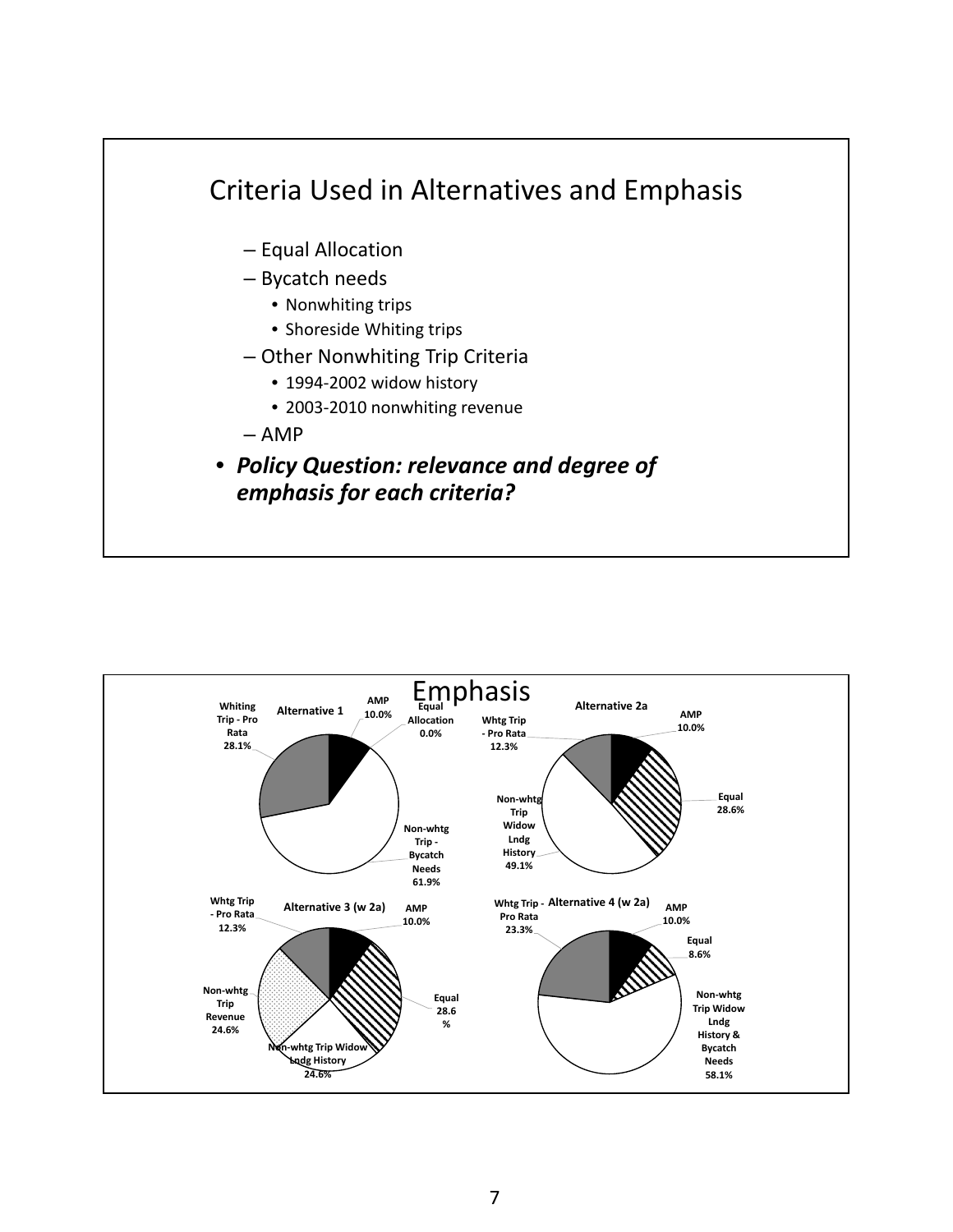

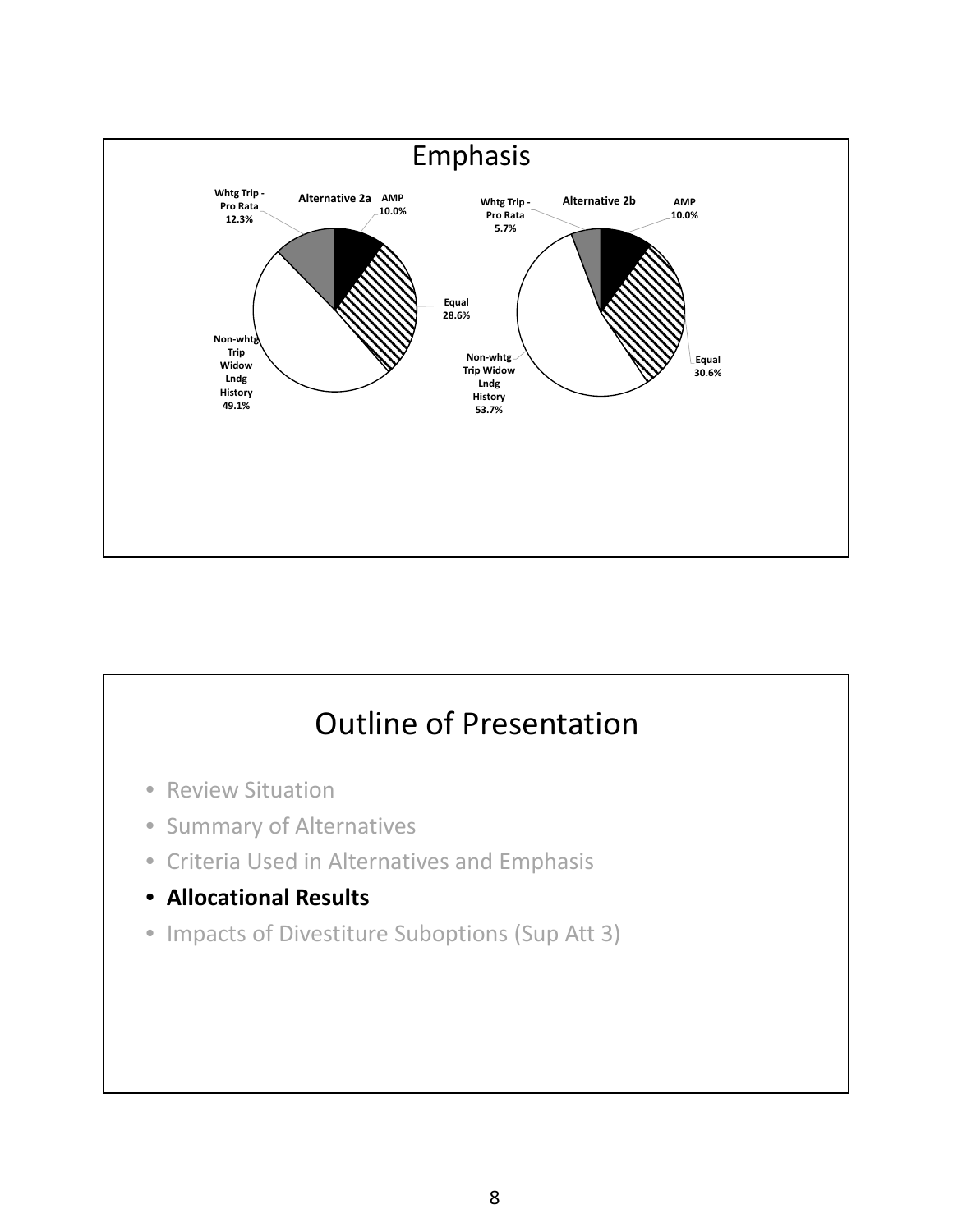

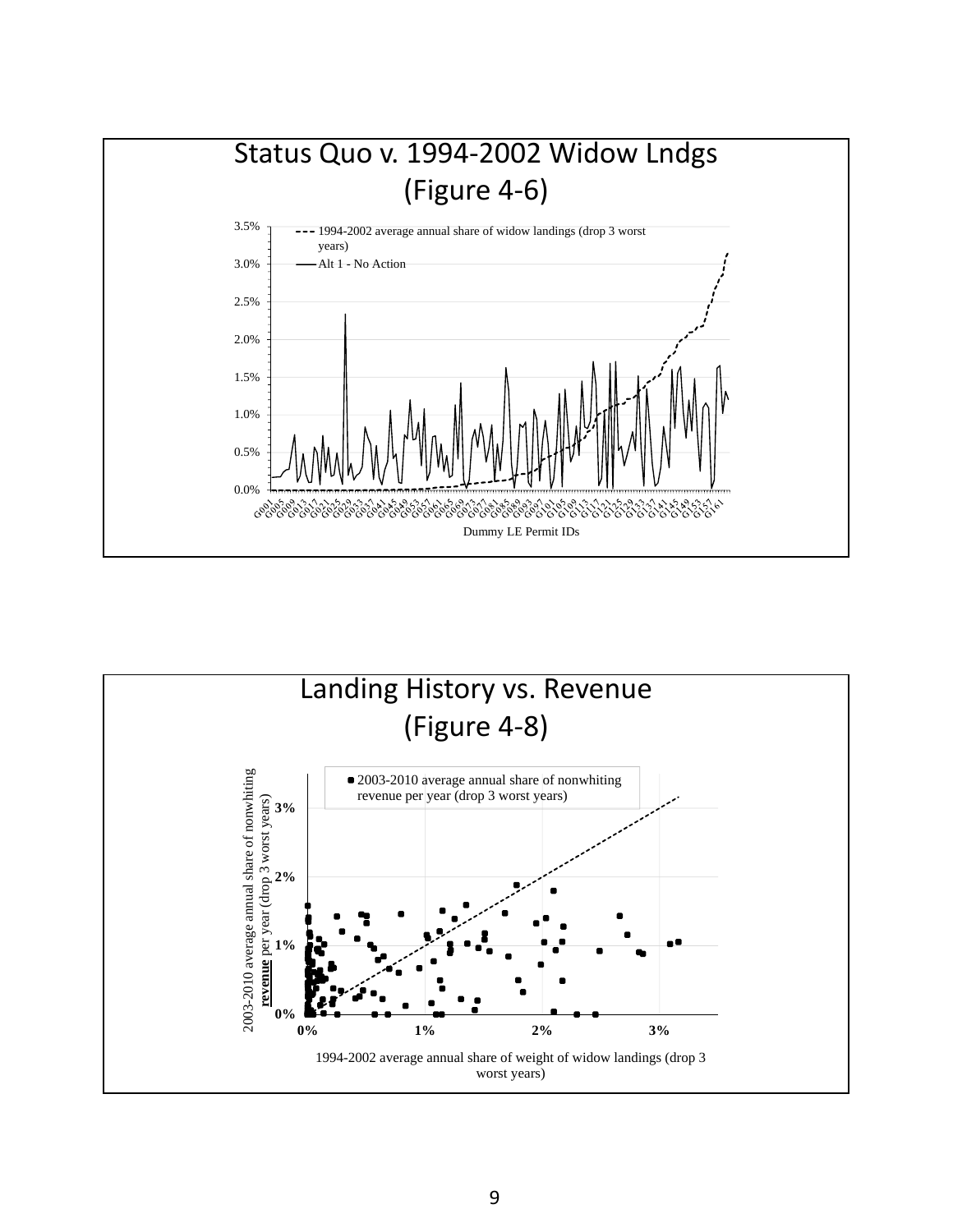

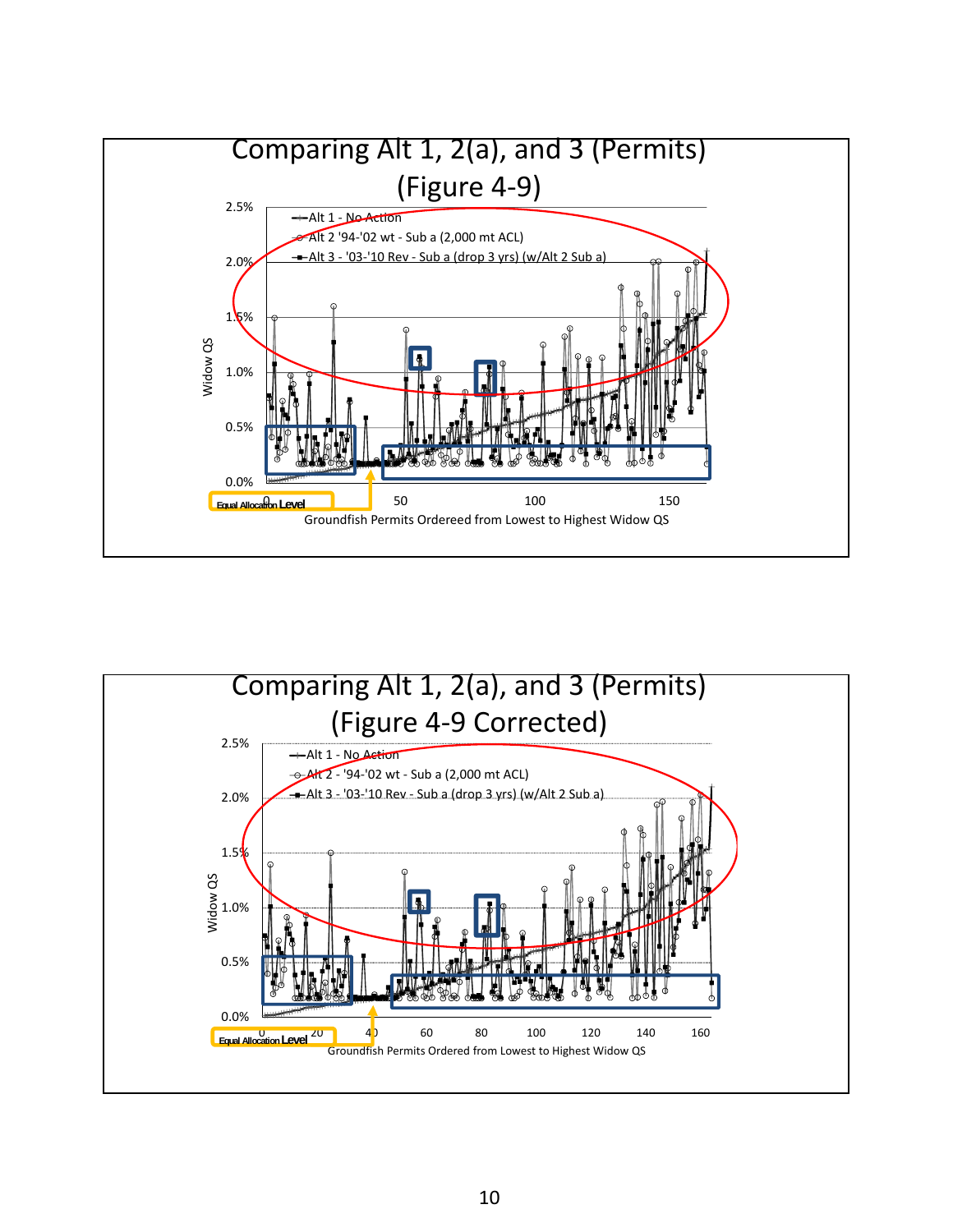

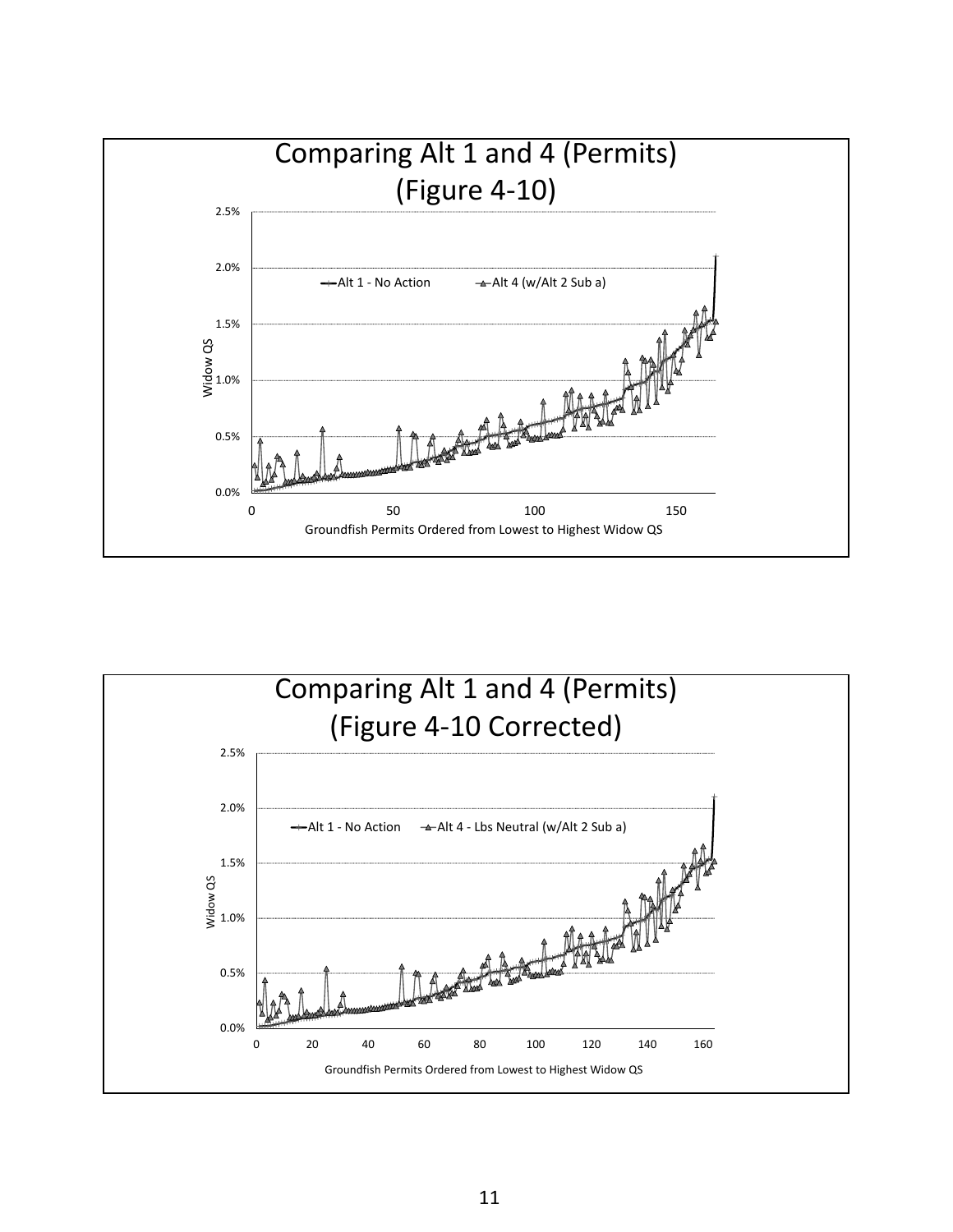

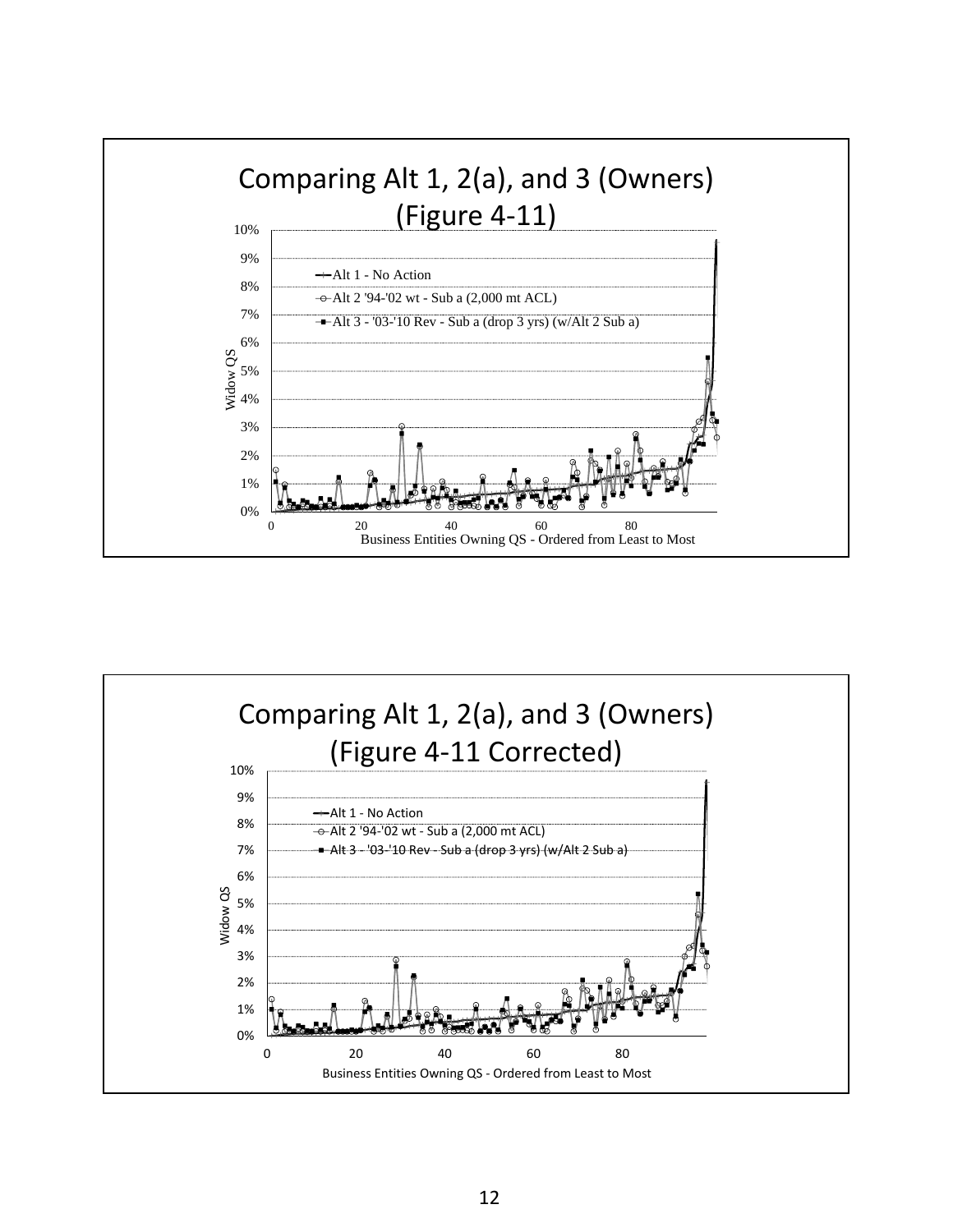

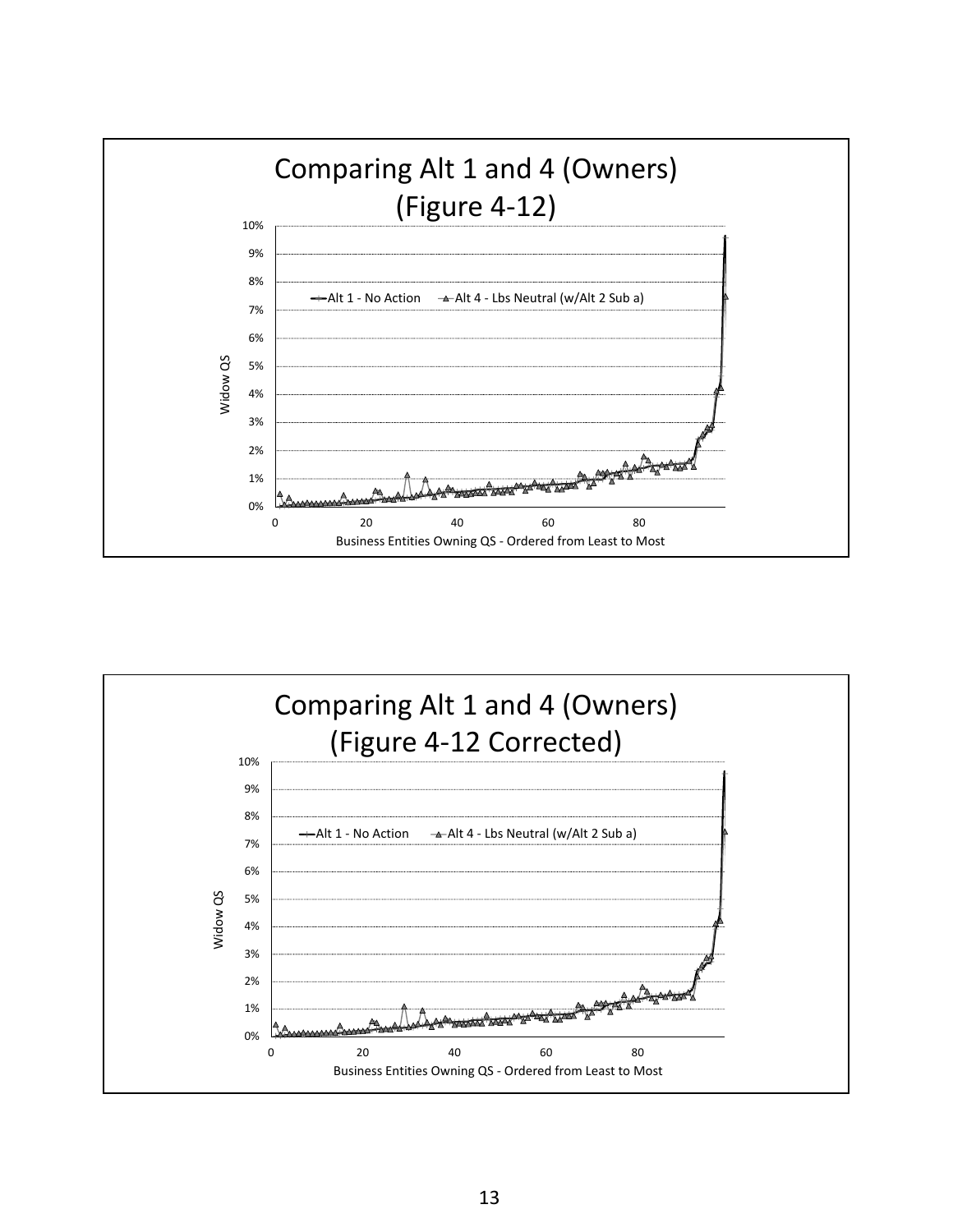

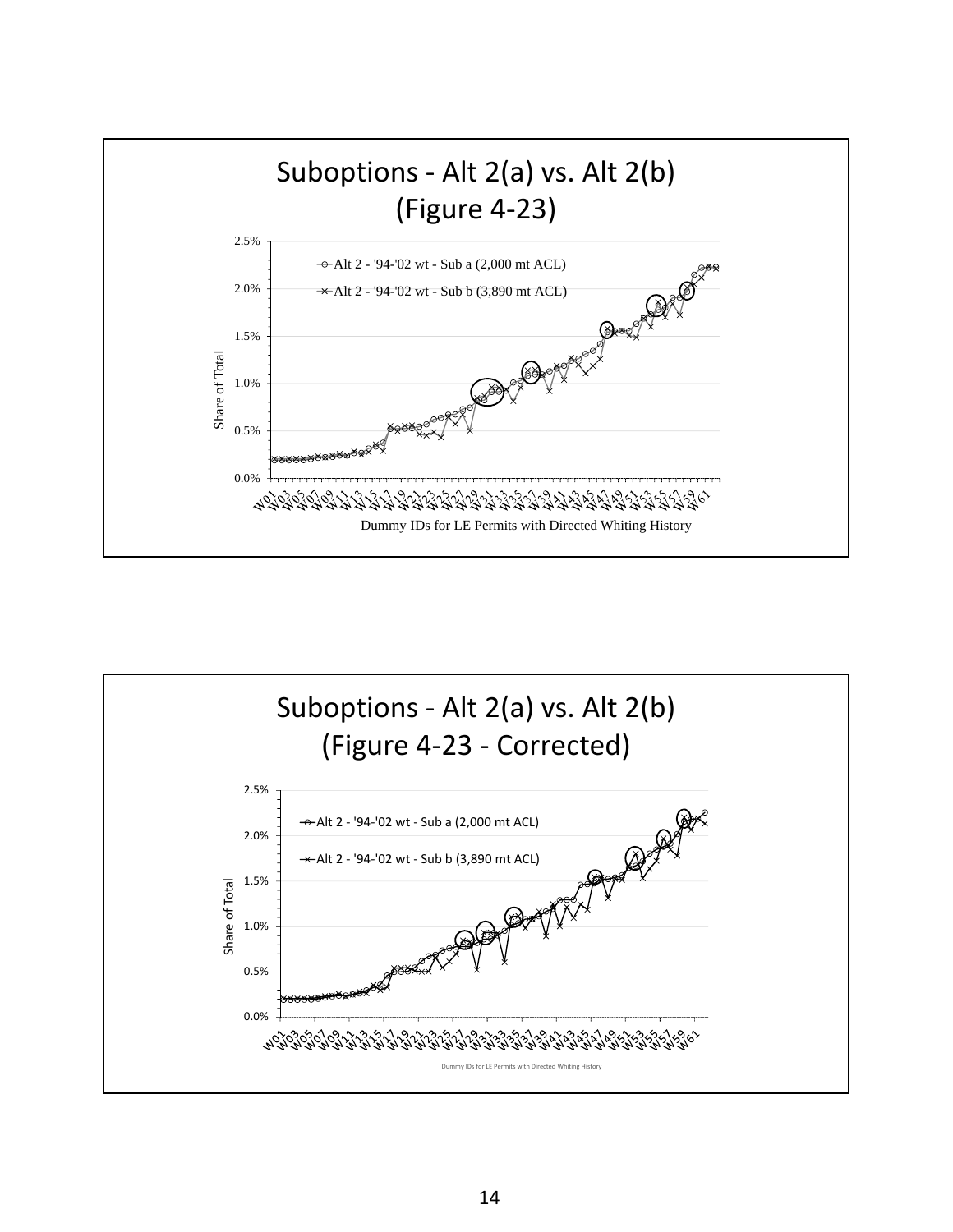

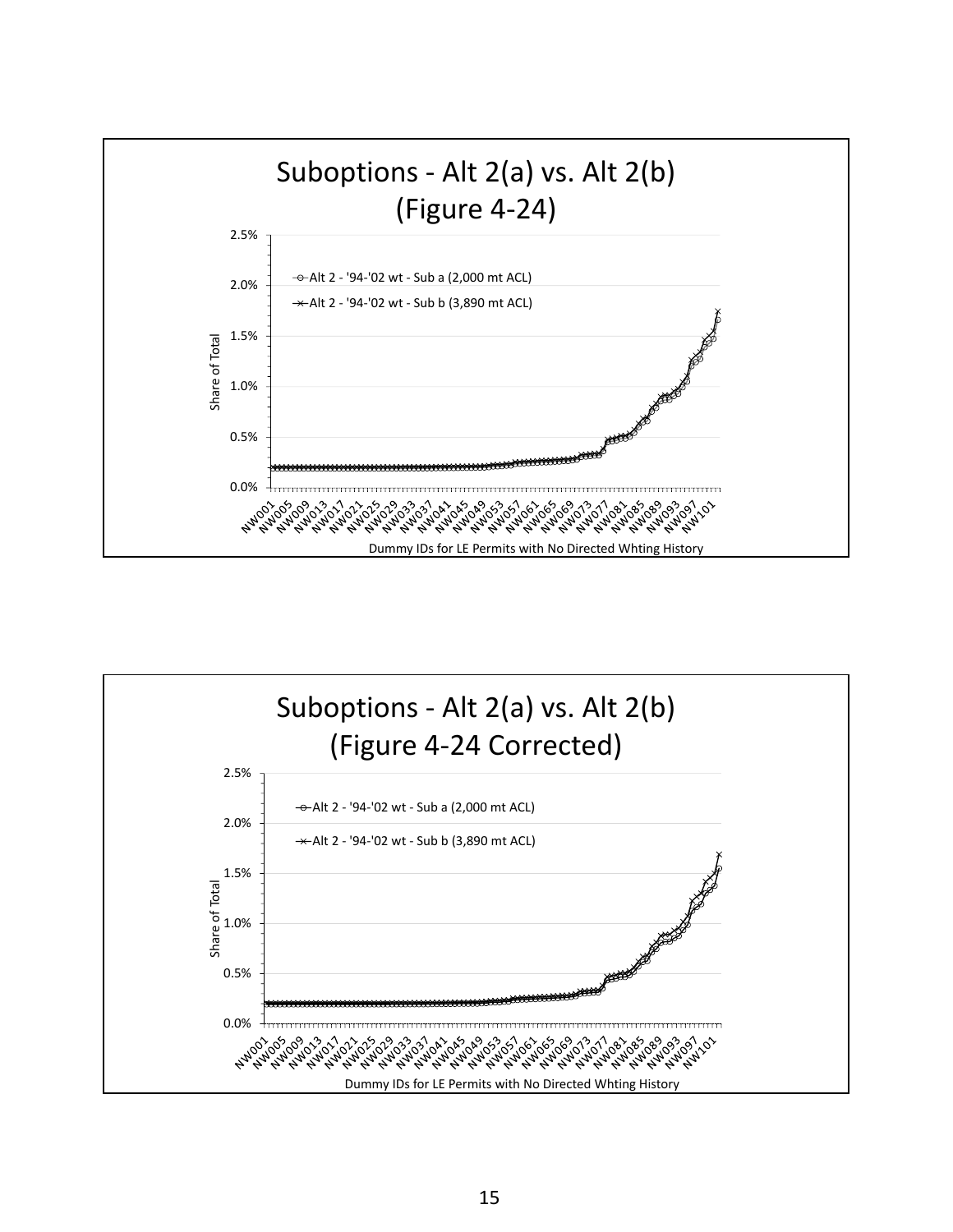

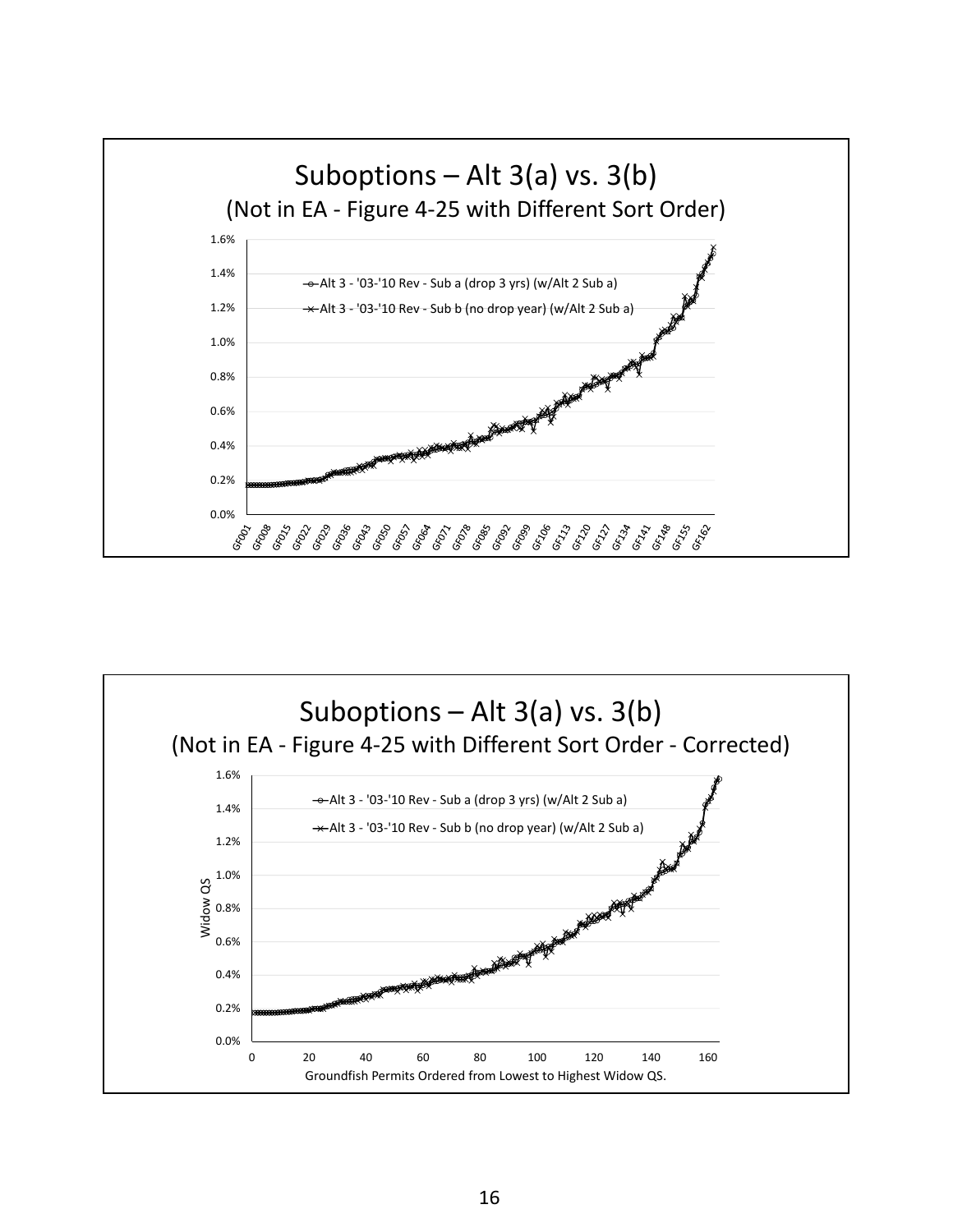- Review Situation
- Summary of Alternatives
- Criteria Used in Alternatives and Emphasis
- Allocational Results
- **Impacts of Divestiture Suboptions (Sup Att 3)**

### Divestiture Delay (1) Connection to Reallocation

*Policy Question: How long to delay full implementation of control limits?*

> Additional Analysis – Widow QS Reallocation and **Divestiture**

> > Agenda Item 6a Supplemental Attachment 3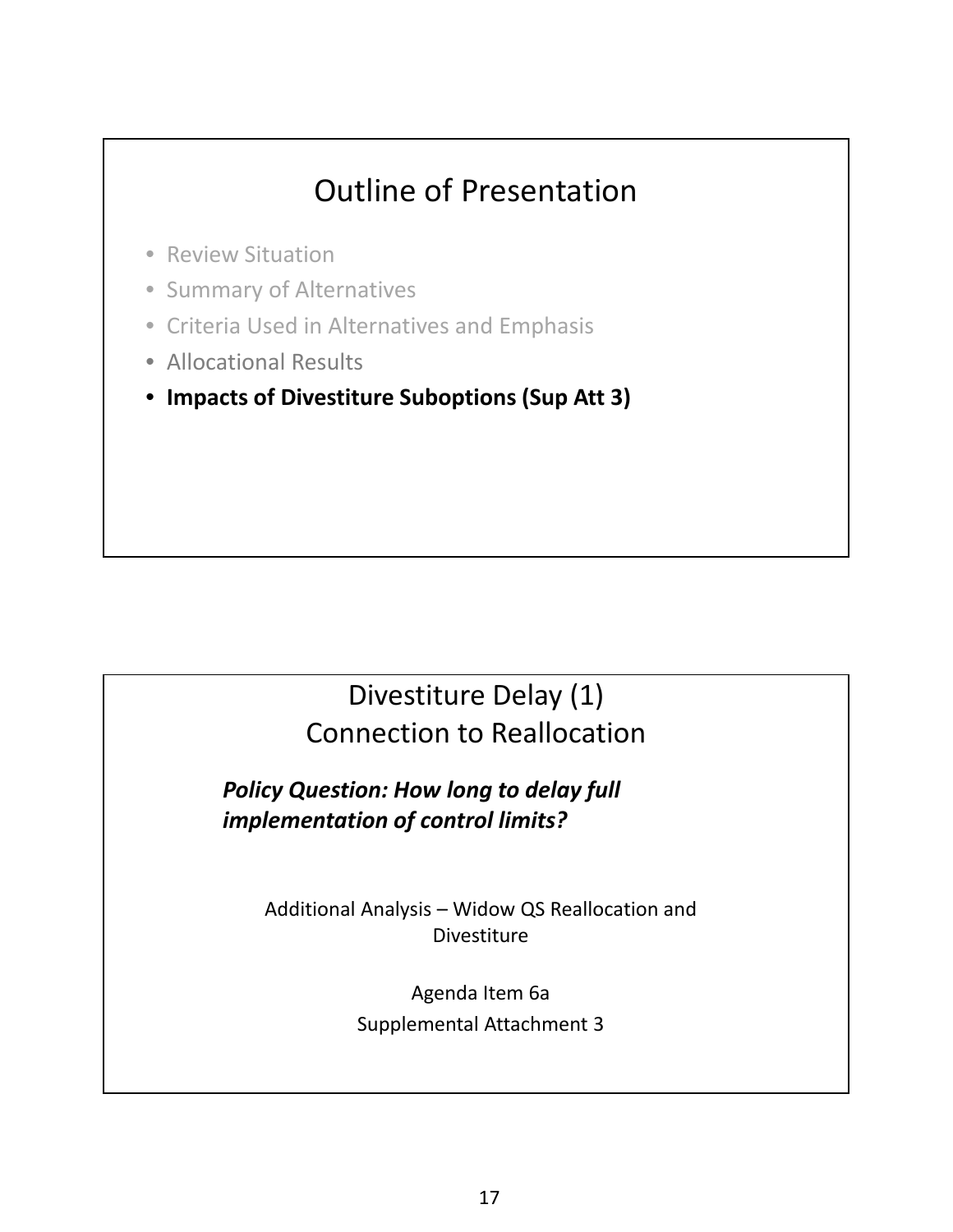### Divestiture Delay (2) Suboptions

- Widow Rockfish
	- $-$  Suboption A No div. delay (11/30/2015)
	- $-$  Suboption B  $-$  12 mo. post reallocation
- Aggregate Non‐whiting
	- $-$  Suboption A No div. delay (11/30/2015)
	- Suboption B Exclude Widow from the Calculation
	- $-$  Suboption C 12 mo. post reallocation
	- Suboption D Extend through Program Review.

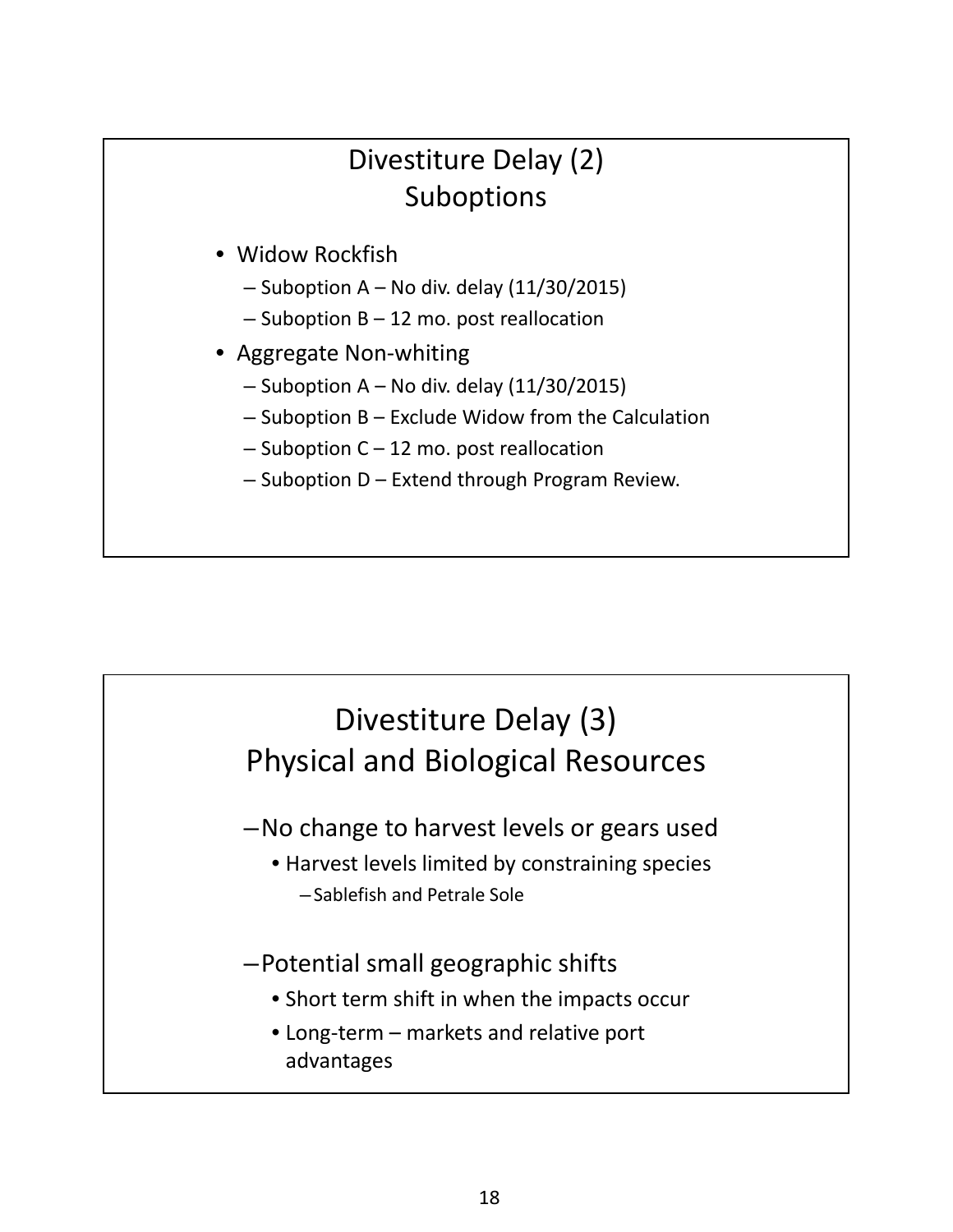### Divestiture Delay (4) Socio Economic Impacts (a)

- Harvesters
	- Owners over limit
	- Other sellers
	- Would be QS buyers
- Main Impact market prices
	- Availability of QS
	- Potential reduction in QS price

### Divestiture Delay (5) Socio Economic Impacts (b)

- First Receivers (processors)
	- Impact on first receivers who are QS owners (or would buy QS)
	- Potential delay in short term geographic impact
- Communities
	- Potential delay in short term geographic impact